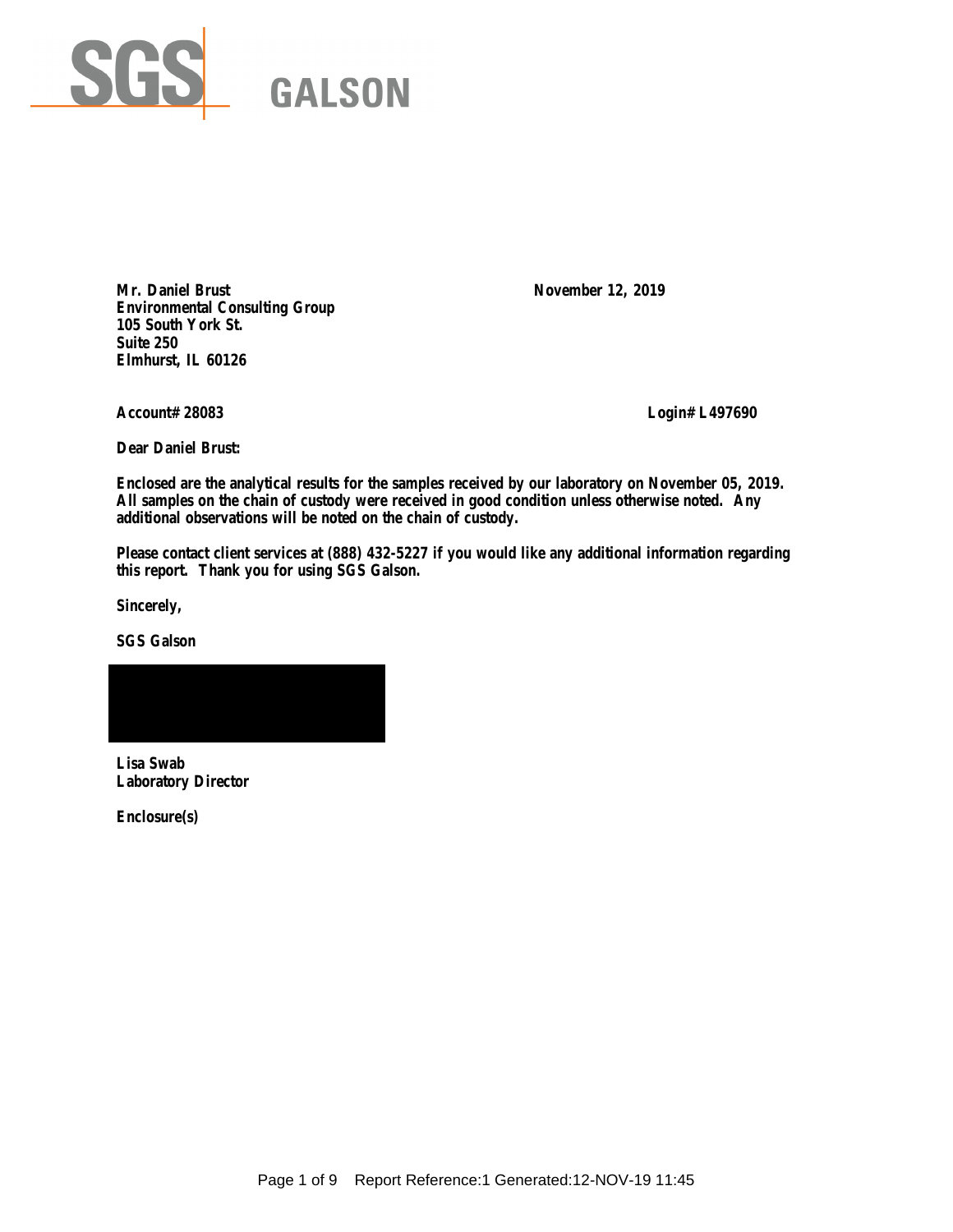

## ANALYTICAL REPORT

## **Terms and Conditions & General Disclaimers**

- This document is issued by the Company under its General Conditions of Service accessible at [http://www.sgs.com/en/Terms-and-](http://www.sgs.com/en/Terms-and-Conditions.aspx)[Conditions.aspx.](http://www.sgs.com/en/Terms-and-Conditions.aspx) Attention is drawn to the limitation of liability, indemnification and jurisdiction issues defined therein.
- Any holder of this document is advised that information contained herein reflects the Company's findings at the time of its intervention only and within the limits of Client's instructions, if any. The Company's sole responsibility is to its Client and this document does not exonerate parties to a transaction from exercising all their rights and obligations under the transaction documents. Any unauthorized alteration, forgery or falsification of the content or appearance of this document is unlawful and offenders may be prosecuted to the fullest extent of the law.

## **Analytical Disclaimers**

- Unless otherwise noted within the report, all quality control results associated with the samples were within established control limits or did not impact reported results.
- Note: The findings recorded within this report were drawn from analysis of the sample(s) provided to the laboratory by the Client (or a third party acting at the Client's direction). The laboratory does not have control over the sampling process, including but not limited to the use of field equipment and collection media, as well as the sampling duration, collection volume or any other collection parameter used by the Client. The findings herein constitute no warranty of the sample's representativeness of any sampled environment, and strictly relate to the samples as they were presented to the laboratory. For recommended sampling collection parameters, please refer to the Sampling and Analysis Guide a[t www.sgsgalson.com.](http://www.sgsgalson.com/)
- Unrounded results are carried through the calculations that yield the final result and the final result is rounded to the number of significant figures appropriate to the accuracy of the analytical method. Please note that results appearing in the columns preceding the final result column may have been rounded and therefore, if carried through the calculations, may not yield an identical final result to the one reported.
- The stated LOQs for each analyte represent the demonstrated LOQ concentrations prior to correction for desorption efficiency (if applicable).
- Unless otherwise noted within the report, results have not been blank corrected for any field blank or method blank data.

**Accreditations** SGS Galson holds a variety of accreditations and recognitions. Our quality management system conforms with the requirements of ISO/IEC 17025. Where applicable, samples may also be analyzed in accordance with the requirements of ELAP, NELAC, or LELAP under one of the state accrediting bodies listed below. Current Scopes of Accreditation can be viewed a[t http://www.sgsgalson.com](http://www.sgsgalson.com/) in the accreditations section of the "About" page. To determine if the analyte tested falls under our scope of accreditation, please visit our website or call Client Services at (888) 432-5227.

| National/International              | Accreditation/Recognition     | Lab ID#       | Program/Sector                          |
|-------------------------------------|-------------------------------|---------------|-----------------------------------------|
| AIHA-LAP, LLC - IHLAP, ELLAP, EMLAP | ISO/IEC 17025 and USEPA NLLAP | Lab ID 100324 | Industrial Hygiene, Environmental Lead, |
|                                     |                               |               | Environmental Microbiology              |

| <b>State</b>       | Accreditation/Recognition    | Lab ID#       | Program/Sector                          |
|--------------------|------------------------------|---------------|-----------------------------------------|
| New York (NYSDOH)  | ELAP and NELAC (TNI)         | Lab ID: 11626 | Air Analysis, Solid and Hazardous Waste |
| New Jersey (NJDEP) | NELAC (TNI)                  | Lab ID: NY024 | Air Analysis                            |
| Louisiana (LDEQ)   | LELAP                        | Lab ID: 04083 | Air Analysis, Solid Chemical Materials  |
| Texas              | Texas Dept. of Licensing and | Lab ID: 1042  | Mold Analysis Laboratory license        |
|                    | Regulation                   |               |                                         |

#### **Legend**

| $\lt$ - Less than           | mg - Milligrams          | <b>MDL - Method Detection Limit</b> | ppb - Parts per Billion |
|-----------------------------|--------------------------|-------------------------------------|-------------------------|
| > - Greater than            | ug - Micrograms          | NA - Not Applicable                 | ppm - Parts per Million |
| l - Liters                  | m3 - Cubic Meters        | NS - Not Specified                  | ppby - ppb Volume       |
| LOQ - Limit of Quantitation | kg - Kilograms           | ND - Not Detected                   | ppmy - ppm Volume       |
| ft2 - Square Feet           | cm2 - Square Centimeters | in2 - Square Inches                 | ng - Nanograms          |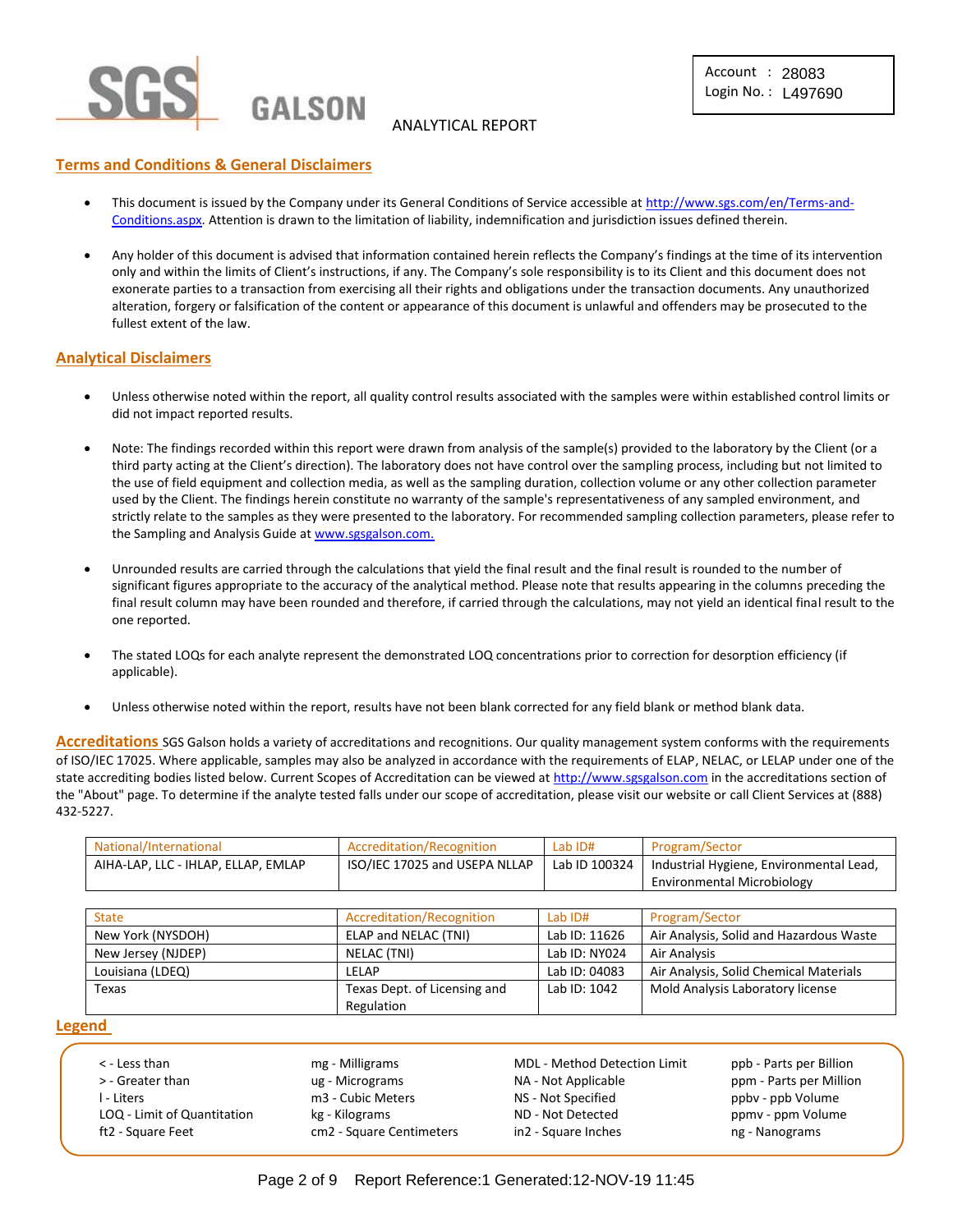

#### LABORATORY ANALYSIS REPORT

Client : Environmental Consulting Group Account No.: 28083 6601 Kirkville Road Site : HMS Login No. : L497690 East Syracuse, NY 13057 Project No. : II192651-1022 (315) 432-5227 Date Sampled : 01-NOV-19 Date Analyzed : 07-NOV-19 FAX: (315) 437-0571 Date Received : 05-NOV-19 Report ID : 1171043

#### **Formaldehyde**

www.sgsgalson.com

|           |            | Time    | Total | Conc    |         |
|-----------|------------|---------|-------|---------|---------|
| Sample ID | Lab ID     | minutes | uq    | mq/m3   | ppm     |
|           |            |         |       |         |         |
| NY4353    | L497690-1  | 720     | < 0.1 | < 0.009 | < 0.007 |
| NY2720    | L497690-2  | 720     | 0.1   | < 0.009 | < 0.007 |
| NY5590    | L497690-3  | 720     | 0.1   | < 0.009 | < 0.007 |
| NY4547    | L497690-4  | 720     | 0.1   | < 0.009 | < 0.007 |
| OE4993    | L497690-5  | 720     | 0.1   | < 0.009 | < 0.007 |
| OE4436    | L497690-6  | 720     | 0.1   | < 0.009 | < 0.007 |
| OE4473    | L497690-7  | 720     | < 0.1 | 0.009   | < 0.007 |
| OE5670    | L497690-8  | 720     | 0.1   | 0.009   | < 0.007 |
| OE4896    | L497690-9  | 720     | < 0.1 | 0.009   | < 0.007 |
| OE4556    | L497690-10 | 720     | < 0.1 | 0.009   | < 0.007 |
| NY5619    | L497690-11 | 720     | < 0.1 | 0.009   | < 0.007 |
| NY5174    | L497690-12 | 720     | 0.1   | 0.009   | < 0.007 |
| NY2521    | L497690-13 | 720     | 0.1   | 0.009   | < 0.007 |
| NY2322    | L497690-14 | 720     | 0.1   | 0.009   | < 0.007 |
| NY5610    | L497690-15 | 720     | 10.1  | < 0.009 | < 0.007 |
| NY2566    | L497690-16 | 720     | < 0.1 | 0.009   | < 0.007 |
|           |            |         |       |         |         |

COMMENTS: Please see attached lab footnote report for any applicable footnotes.

| Level of Quantitation: 0.1 ug                  | Submitted by: EAW     | Approved by: NKP |
|------------------------------------------------|-----------------------|------------------|
| Analytical Method<br>: mod. OSHA 1007; HPLC/UV | $: 12-NOV-19$<br>Date |                  |
| Collection Media<br>: Assay 571                | Supervisor : MWJ      |                  |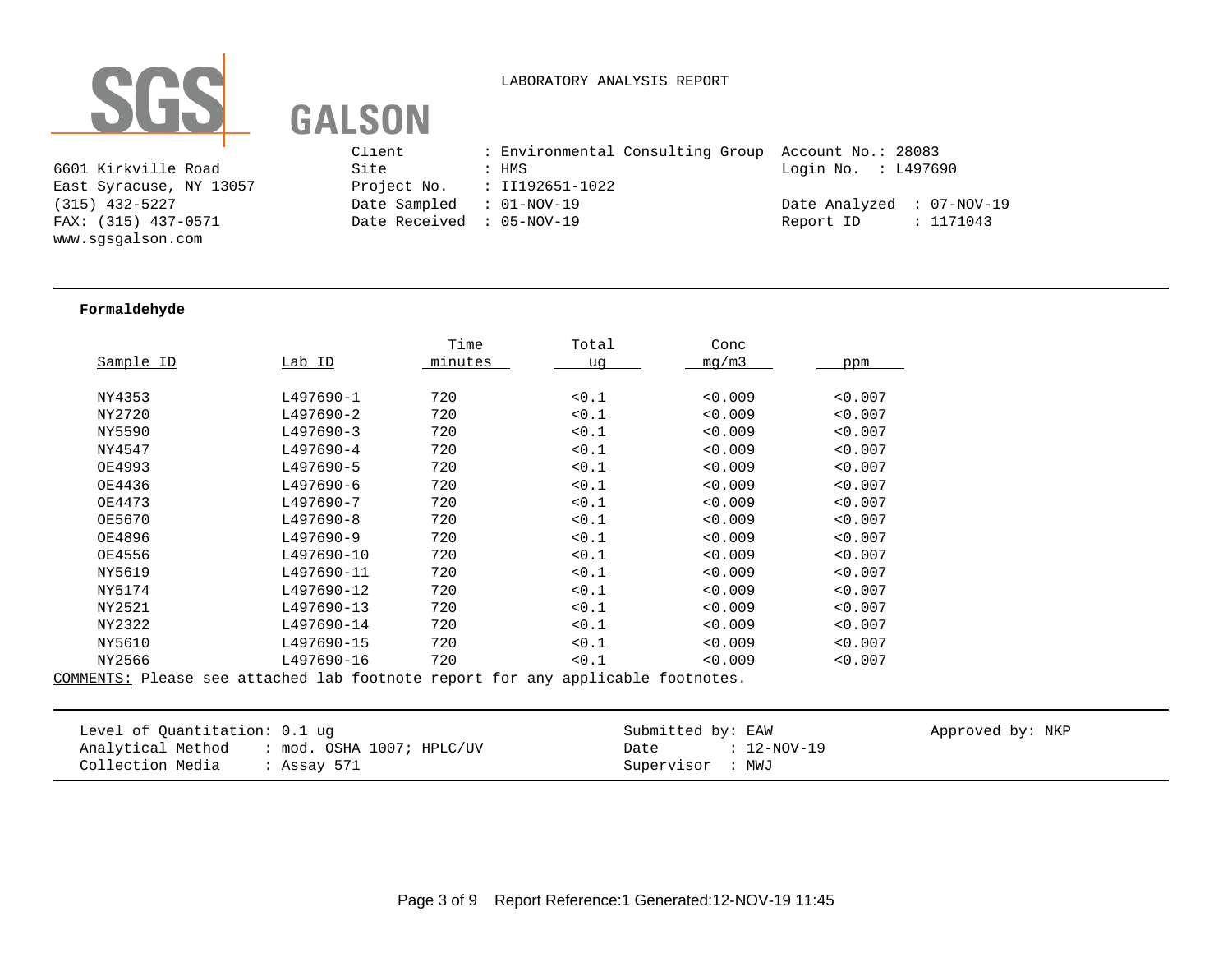

# LABORATORY ANALYSIS REPORT

6601 Kirkville Road East Syracuse, NY 13057 www.sgsgalson.com

|                                                                                                                 | Client                    | : Environmental Consulting Group Account No.: 28083 |                           |
|-----------------------------------------------------------------------------------------------------------------|---------------------------|-----------------------------------------------------|---------------------------|
| 6601 Kirkville Road                                                                                             | Site                      | : HMS                                               | Login No. : L497690       |
| East Syracuse, NY 13057                                                                                         |                           | Project No. $\qquad$ : II192651-1022                |                           |
| (315) 432-5227                                                                                                  | Date Sampled : 01-NOV-19  |                                                     | Date Analyzed : 07-NOV-19 |
| FAX: (315) 437-0571                                                                                             | Date Received : 05-NOV-19 |                                                     | : 1171043<br>Report ID    |
| the contract of the contract of the contract of the contract of the contract of the contract of the contract of |                           |                                                     |                           |

### **Formaldehyde**

|            | Time    | Total | Conc    |         |
|------------|---------|-------|---------|---------|
| Lab ID     | minutes | uq    | mq/m3   | ppm     |
|            |         |       |         |         |
| L497690-17 | 720     | 0.1   | 0.009   | < 0.007 |
| L497690-18 | 720     | 0.1   | 0.009   | < 0.007 |
| L497690-19 | 720     | 0.1   | < 0.009 | < 0.007 |
| L497690-20 | 720     | 0.1   | 0.009   | < 0.007 |
| L497690-21 | 720     | 0.1   | < 0.009 | < 0.007 |
| L497690-22 | 720     | 0.1   | < 0.009 | < 0.007 |
| L497690-23 | 720     | 0.1   | 0.01    | 0.008   |
| L497690-24 | 720     | 0.1   | 0.009   | < 0.007 |
| L497690-25 | 720     | 0.1   | < 0.009 | < 0.007 |
| L497690-26 | 720     | 0.3   | 0.03    | 0.02    |
|            |         |       |         |         |

COMMENTS: Please see attached lab footnote report for any applicable footnotes.

| Level of Quantitation: 0.1 ug               | Submitted by: EAW   | Approved by: NKP |
|---------------------------------------------|---------------------|------------------|
| Analytical Method : mod. OSHA 1007; HPLC/UV | : 12-NOV-19<br>Date |                  |
| Collection Media<br>· Assay 571             | Supervisor : MWJ    |                  |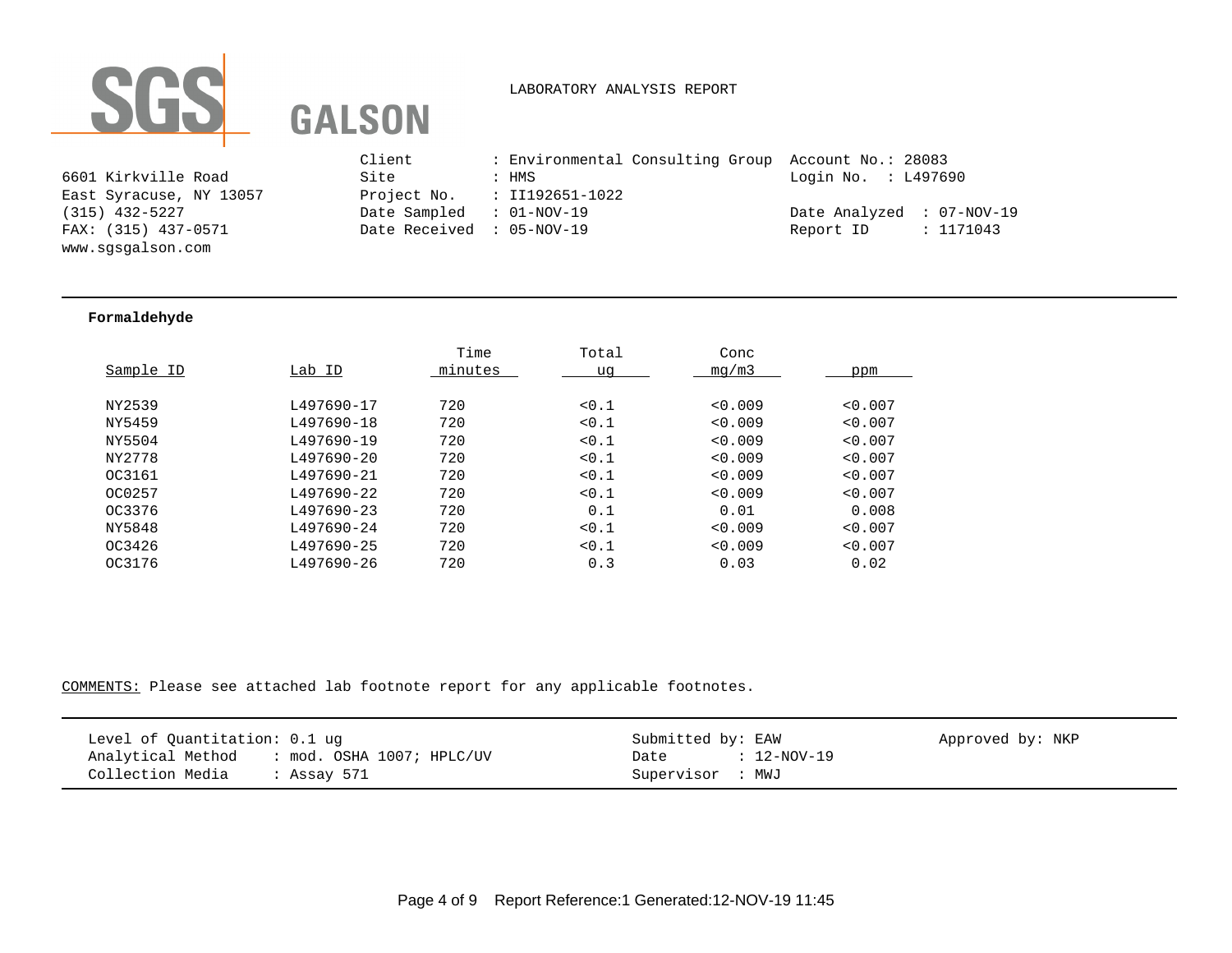

LABORATORY FOOTNOTE REPORT

|                                                                                                                | Site<br>Project No. : II192651-1022                                              | : HMS | Client Name : Environmental Consulting Group |
|----------------------------------------------------------------------------------------------------------------|----------------------------------------------------------------------------------|-------|----------------------------------------------|
| 6601 Kirkville Road<br>East Syracuse, NY 13057<br>$(315)$ 432-5227<br>FAX: (315) 437-0571<br>www.sqsqalson.com | Date Sampled : 01-NOV-19<br>Date Received: 05-NOV-19<br>Date Analyzed: 07-NOV-19 |       | Account No.: 28083<br>Login No. : L497690    |

L497690 (Report ID: 1171043):

Total ug corrected for a desorption efficiency of 96%. FORMALDEHYDE results have been corrected for the average background found on the media: 0.0204 ug for lot #4H19 (samples 1-4,11-20,23,25-26). FORMALDEHYDE results have been corrected for the average background found on the media: 0.0302 ug for lot #9B19 (samples 5-10,21-22,24). SOPs: LC-SOP-4(22)

L497690 (Report ID: 1171043):

Accuracy and mean recovery data presented below is based on a 95% confidence interval (k=2). The estimated accuracy applies to the media, technology, and SOP referenced in this report and does not account for the uncertainty associated with the sampling process. The accuracy is based solely on spike recovery data from internal quality control samples. Where N/A appears below, insufficient data is available to provide statistical accuracy and mean recovery values for the associated analyte.

| Parameter    | Accuracy  | Mean Recovery |  |  |
|--------------|-----------|---------------|--|--|
| Formaldehyde | $+/-9.3%$ | 100%          |  |  |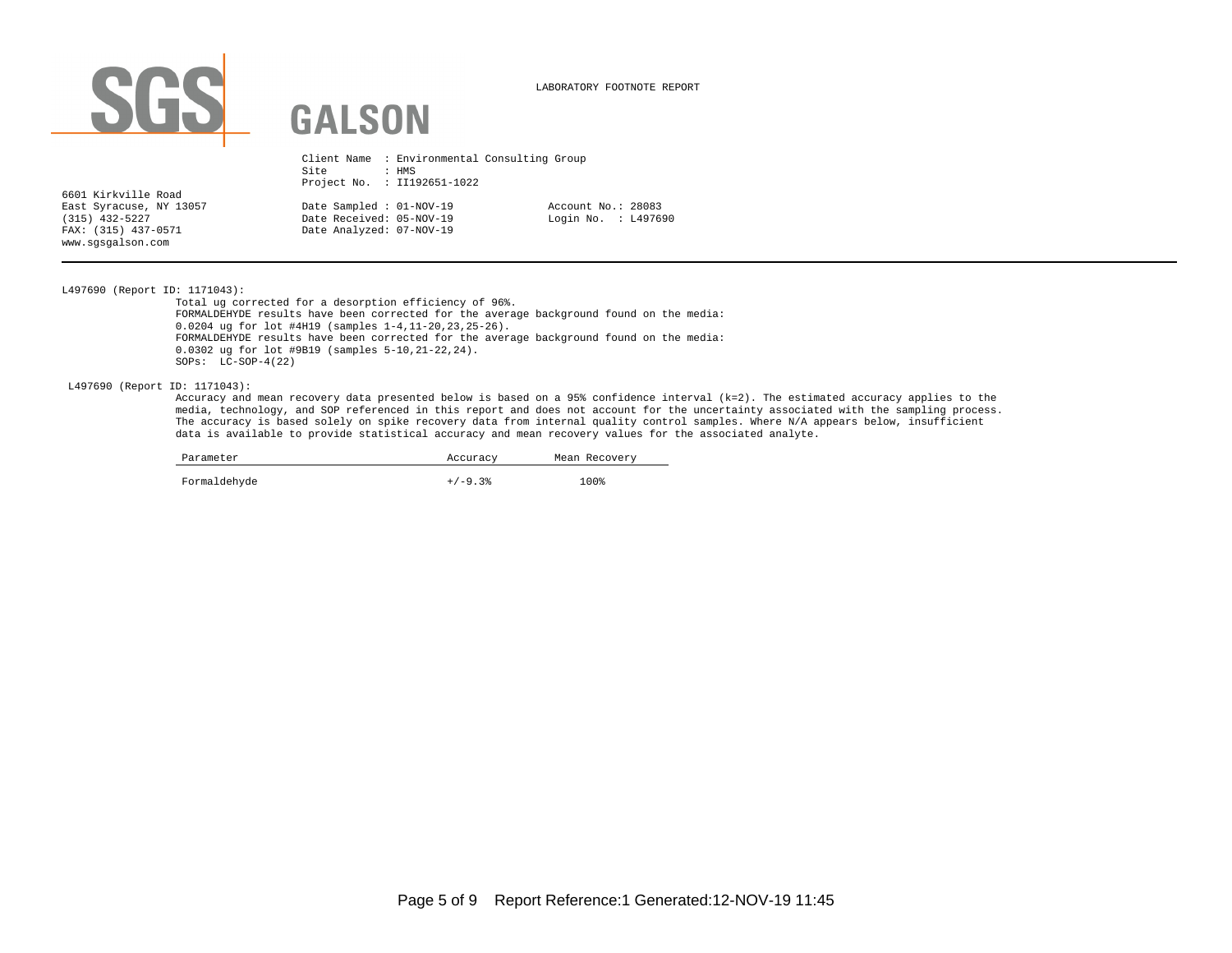776887845141 Date: 11/05/19 Shipper:FEDEX Initials: MAK Prep: UNKNOWN

 $M97690$ 

 $\sim$ 

Ñ.

المسترد المسترد

# **CHAIN OF CUSTODY ALSON**

| Turn Around Time (TAT):                                      | (surcharge) |                         |                                     |      |                                                                            |                                                                                          | You may edit and complete this COC electronically by logging in to your Client Portal account at https://portal.galsonlabs.com/                                                                  |                                                                                                                                  |                                             |                |                                                                                   |
|--------------------------------------------------------------|-------------|-------------------------|-------------------------------------|------|----------------------------------------------------------------------------|------------------------------------------------------------------------------------------|--------------------------------------------------------------------------------------------------------------------------------------------------------------------------------------------------|----------------------------------------------------------------------------------------------------------------------------------|---------------------------------------------|----------------|-----------------------------------------------------------------------------------|
| Standard                                                     | 0%          |                         |                                     |      |                                                                            |                                                                                          |                                                                                                                                                                                                  |                                                                                                                                  |                                             |                |                                                                                   |
| <b>4 Business Days</b>                                       | 35%         | <b>Client Acct No.:</b> |                                     |      | Report To: Mr. Daniel Brust                                                |                                                                                          |                                                                                                                                                                                                  | Invoice To: Mr. Daniel Brust                                                                                                     |                                             |                |                                                                                   |
| 3 Business Days                                              | 50%         | 28083                   |                                     |      | Company Name: Environmental Consulting Group                               |                                                                                          |                                                                                                                                                                                                  | Company Name: Environmental Consulting Group                                                                                     |                                             |                |                                                                                   |
| 2 Business Days                                              | 75%         | Original Prep No.:      |                                     |      | Address 1: 105 South York St.                                              |                                                                                          |                                                                                                                                                                                                  | Address 1: 105 South York St.                                                                                                    |                                             |                |                                                                                   |
| Next Day by 6pm                                              | 100%        | PTX552355               | Address 2: Suite 250                |      |                                                                            |                                                                                          |                                                                                                                                                                                                  | Address 2: Suite 250                                                                                                             |                                             |                |                                                                                   |
| Next Day by Noon                                             | 150%        |                         |                                     |      | City, State Zip: Elmhurst, IL 60126                                        |                                                                                          |                                                                                                                                                                                                  | City, State Zip: Elmhurst, IL 60126                                                                                              |                                             |                |                                                                                   |
| Same Day                                                     | 200%        | CS Rep:                 |                                     |      | Phone No.: $630 - 607 - 0060$                                              |                                                                                          |                                                                                                                                                                                                  | Phone No.: $630 - 607 - 0060$                                                                                                    |                                             |                |                                                                                   |
|                                                              |             | <b>BHONEYCUTT</b>       |                                     |      | Cell No.: 312 - 285 - 1385                                                 |                                                                                          |                                                                                                                                                                                                  | Email Address: dbrust@envcg.com                                                                                                  |                                             |                |                                                                                   |
| Samples submitted using the<br>FreePumpLoan™ Program         |             |                         | Email reports to: dbrust@envcg.com  |      |                                                                            |                                                                                          | Comments:                                                                                                                                                                                        |                                                                                                                                  |                                             |                |                                                                                   |
|                                                              |             | Online COC No.:         | Email EDD to: dbrust@envcg.com      |      |                                                                            |                                                                                          | P.O. No.:                                                                                                                                                                                        |                                                                                                                                  |                                             |                |                                                                                   |
| √ Samples submitted using the<br>FreeSamplingBadges™ Program |             | 194878                  | Comments:                           |      |                                                                            |                                                                                          |                                                                                                                                                                                                  | Payment info.: I will call SGS Galson to provide credit card info<br>Card on File (enter the last five digits on the line below) |                                             |                |                                                                                   |
|                                                              |             | $\ddotsc$               |                                     |      |                                                                            |                                                                                          |                                                                                                                                                                                                  |                                                                                                                                  |                                             |                |                                                                                   |
| Comments:                                                    |             |                         |                                     |      |                                                                            |                                                                                          | State Sampled:                                                                                                                                                                                   | Please indicate which OEL(s) this data will be used for :                                                                        |                                             |                |                                                                                   |
|                                                              |             |                         |                                     |      |                                                                            |                                                                                          |                                                                                                                                                                                                  | $\Box$ OSHA PEL $\Box$ ACGIH TLV $\Box$ MSHA $\Box$ Cal OSHA                                                                     |                                             |                |                                                                                   |
|                                                              |             |                         |                                     |      |                                                                            |                                                                                          | エレ                                                                                                                                                                                               | $\square$ iaq $\square$                                                                                                          |                                             | $\Box$ Other : |                                                                                   |
|                                                              |             |                         |                                     |      |                                                                            |                                                                                          |                                                                                                                                                                                                  | Specify Limit(s)                                                                                                                 |                                             |                | Soecify Other                                                                     |
| Site Name:<br>HM5                                            |             |                         | $r_{\text{project}}$ $T192251286$   |      | Sampled By:                                                                | D. BRUST                                                                                 |                                                                                                                                                                                                  | List description of industry or Process/interferences present in sampling area                                                   |                                             |                |                                                                                   |
| Sample ID *<br>(Maximum of 20 Characters)                    |             | Date Sampled *          | <b>Collection Medium</b>            |      | <b>Sample Volume</b><br><b>Sample Time</b><br>Sample Area *                | <b>Liters</b><br><b>Minutes</b><br>in <sup>2</sup> , cm <sup>2</sup> , ft <sup>2 *</sup> | <b>Analysis Requested</b>                                                                                                                                                                        | Method Reference ^                                                                                                               |                                             |                | <b>Hexavalent Chromium</b><br>Process (e.g., welding,<br>plating, painting, etc.) |
| $N\sqrt{4353}$                                               |             | $11 - 1 - 19$           | Assay N571 Aldehyde<br><b>Badge</b> |      | つと〇                                                                        | MINUTES                                                                                  | Formaldehyde                                                                                                                                                                                     | mod. OSHA 1007;<br><b>HPLC/UV</b>                                                                                                |                                             |                |                                                                                   |
| $N$ ברג א $0$                                                |             |                         | Assay N571 Aldehyde<br>Badge        |      | 720                                                                        |                                                                                          | Formaldehyde                                                                                                                                                                                     | mod. OSHA 1007;<br>HPLC/UV                                                                                                       |                                             |                |                                                                                   |
|                                                              |             |                         |                                     |      |                                                                            |                                                                                          | A If the method(s) indicated on the COC are not our routine/preferred method(s), we will substitute our routine/preferred methods. If this is not acceptable, check here to have us contact you, |                                                                                                                                  |                                             |                |                                                                                   |
| <b>Chain of Custody</b>                                      |             | Print Name / Signature  |                                     | Date | Time                                                                       |                                                                                          | <b>Print Name / Signature</b>                                                                                                                                                                    |                                                                                                                                  |                                             | Date           | Time                                                                              |
| <b>Relinquished By:</b>                                      | $72$ RuST   |                         |                                     |      | 11.4.19                                                                    | Received By:                                                                             |                                                                                                                                                                                                  |                                                                                                                                  |                                             |                |                                                                                   |
| Relinquished By:                                             |             |                         |                                     |      |                                                                            | Received By:                                                                             |                                                                                                                                                                                                  |                                                                                                                                  |                                             | 15119          |                                                                                   |
|                                                              |             |                         |                                     |      | * You must fill in these columns for any samples which you are submitting. |                                                                                          | Michalla Kra                                                                                                                                                                                     |                                                                                                                                  |                                             |                |                                                                                   |
|                                                              |             |                         |                                     |      | Samples received after 3pm will be considered as next day's business.      |                                                                                          |                                                                                                                                                                                                  |                                                                                                                                  | 2 Prep No.: PTX552355<br>Account No.: 28083 |                |                                                                                   |
|                                                              |             |                         |                                     |      |                                                                            |                                                                                          |                                                                                                                                                                                                  |                                                                                                                                  | Draft: 10/30/2019 5:08:04 PM                |                |                                                                                   |

Page: 1/4

SGS North | 6601 Kirkville Road E. Syracuse, NY 13057, USA t+1 888 432 5227 | +1 315 432 5227 www.galsonlabs.com | www.sgs.com  $An$ 

$$
\begin{matrix} \text{interical} \\ \text{Inc.} \end{matrix}
$$

Page 6 of 9 Report Reference:1 Generated:12-NOV-19 11:45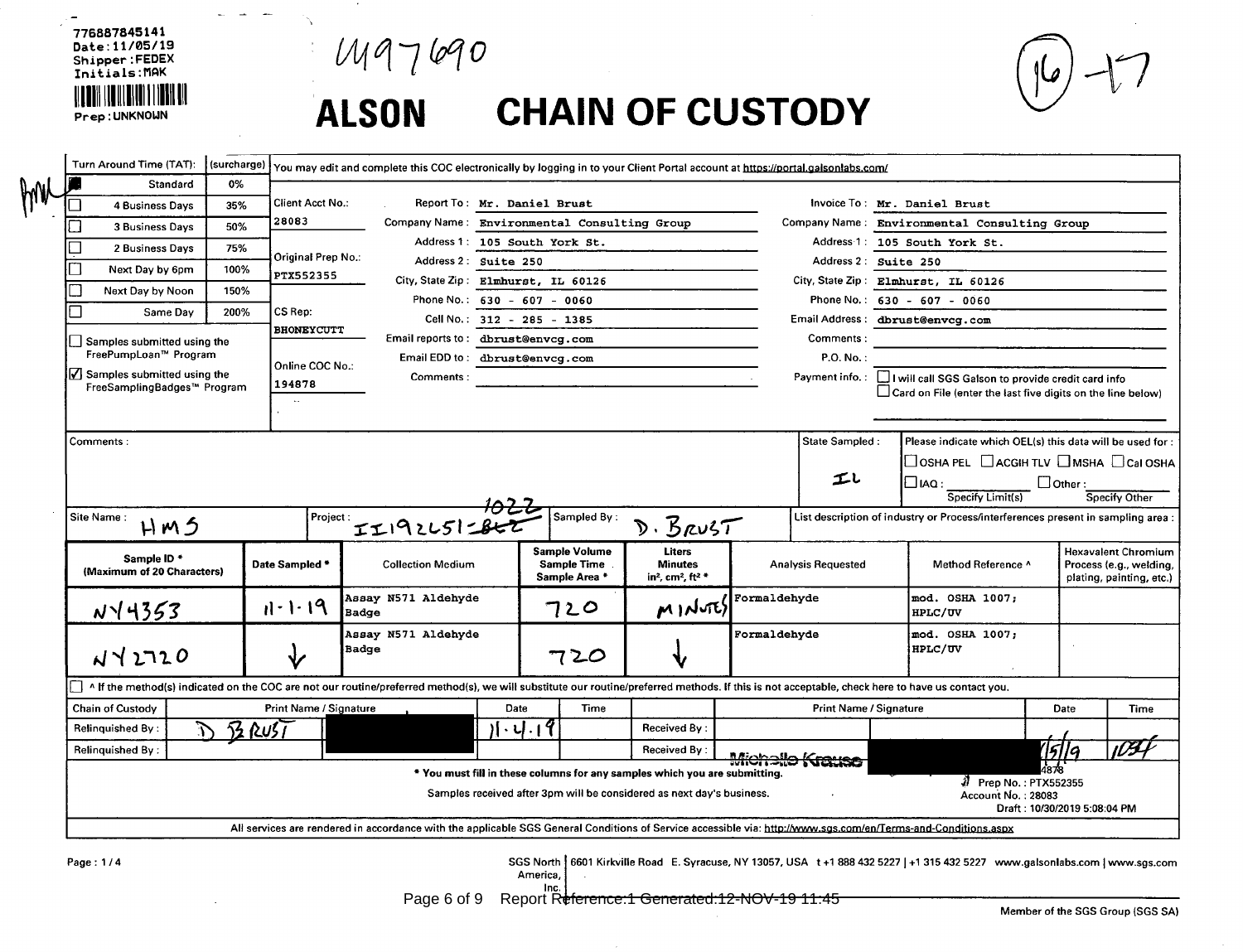

| Comments:                                            |                        |                                                                                                                                                                                                  |                                                                                                                                                     |                                                                                   |                               |                                                                     |                              |                                                                                   |
|------------------------------------------------------|------------------------|--------------------------------------------------------------------------------------------------------------------------------------------------------------------------------------------------|-----------------------------------------------------------------------------------------------------------------------------------------------------|-----------------------------------------------------------------------------------|-------------------------------|---------------------------------------------------------------------|------------------------------|-----------------------------------------------------------------------------------|
| Sample ID <sup>*</sup><br>(Maximum of 20 Characters) | Date Sampled *         | <b>Collection Medium</b>                                                                                                                                                                         | <b>Sample Volume</b><br><b>Sample Time</b><br>Sample Area *                                                                                         | Liters<br><b>Minutes</b><br>in <sup>2</sup> , cm <sup>2</sup> , ft <sup>2</sup> * | <b>Analysis Requested</b>     | Method Reference ^                                                  |                              | <b>Hexavalent Chromium</b><br>Process (e.g., welding,<br>plating, painting, etc.) |
| $N\sqrt{5590}$                                       | $11 - 1 - 19$          | Assay N571 Aldehyde<br><b>Badge</b>                                                                                                                                                              | 720                                                                                                                                                 | MINUTES                                                                           | Formaldehyde                  | mod. OSHA 1007;<br>HPLC/UV                                          |                              |                                                                                   |
| $NY$ 4547                                            |                        | Assay N571 Aldehyde<br>Badge                                                                                                                                                                     | 720                                                                                                                                                 |                                                                                   | Formaldehyde                  | mod. OSHA 1007;<br>HPLC/UV                                          |                              |                                                                                   |
| OE 4993                                              |                        | Assay N571 Aldehyde<br>Badge                                                                                                                                                                     | 720                                                                                                                                                 |                                                                                   | Formaldehyde                  | mod. OSHA 1007;<br>HPLC/UV                                          |                              |                                                                                   |
| OE4436                                               |                        | Assay N571 Aldehyde<br>Badge                                                                                                                                                                     | 720                                                                                                                                                 |                                                                                   | Formaldehyde                  | mod. OSHA 1007;<br>HPLC/UV                                          |                              |                                                                                   |
| $0E$ 4473                                            |                        | Assay N571 Aldehyde<br>Badge                                                                                                                                                                     | 720                                                                                                                                                 |                                                                                   | Formaldehyde                  | mod. OSHA 1007;<br>HPLC/UV                                          |                              |                                                                                   |
| 055670                                               |                        | Assay N571 Aldehyde<br>Badge                                                                                                                                                                     | 720                                                                                                                                                 |                                                                                   | Formaldehyde                  | mod. OSHA 1007;<br>HPLC/UV                                          |                              |                                                                                   |
| 0E4896                                               |                        | Assay N571 Aldehyde<br>Badge                                                                                                                                                                     | 720                                                                                                                                                 |                                                                                   | Formaldehyde                  | mod. OSHA 1007;<br>HPLC/UV                                          |                              |                                                                                   |
| 0.64556                                              |                        | Assay N571 Aldehyde<br>Badge                                                                                                                                                                     | 720                                                                                                                                                 |                                                                                   | Formaldehyde                  | mod. OSHA 1007;<br>HPLC/UV                                          |                              |                                                                                   |
| NyzG19                                               |                        | Assay N571 Aldehyde<br>Badge                                                                                                                                                                     | 720                                                                                                                                                 |                                                                                   | Formaldehyde                  | mod. OSHA 1007;<br>HPLC/UV                                          |                              |                                                                                   |
| N15174                                               |                        | Assay N571 Aldehyde<br>Badge                                                                                                                                                                     | 720                                                                                                                                                 |                                                                                   | Formaldehyde                  | mod. OSHA 1007;<br>HPLC/UV                                          |                              |                                                                                   |
| 142521                                               |                        | Assay N571 Aldehyde<br>Badge                                                                                                                                                                     | 720                                                                                                                                                 |                                                                                   | Formaldehyde                  | mod. OSHA 1007;<br>HPLC/UV                                          |                              |                                                                                   |
| IП                                                   |                        | A If the method(s) indicated on the COC are not our routine/preferred method(s), we will substitute our routine/preferred methods. If this is not acceptable, check here to have us contact you, |                                                                                                                                                     |                                                                                   |                               |                                                                     |                              |                                                                                   |
| <b>Chain of Custody</b>                              | Print Name / Signature |                                                                                                                                                                                                  | Date<br>Time                                                                                                                                        |                                                                                   | <b>Print Name / Signature</b> |                                                                     | Date                         | Time                                                                              |
| <b>Relinquished By:</b><br>Relinquished By:          | $R_{\mu\nu}$ st        |                                                                                                                                                                                                  | 114.14                                                                                                                                              | Received By:<br>Received By:                                                      |                               |                                                                     | 11/5/19                      | $\overline{1094}$                                                                 |
|                                                      |                        |                                                                                                                                                                                                  | * You must fill in these columns for any samples which you are submitting.<br>Samples received after 3pm will be considered as next day's business. |                                                                                   | Michalle Krause               | Online COC No.: 194878<br>Prep No.: PTX552355<br>Account No.: 28083 | Draft: 10/30/2019 5:08:04 PM |                                                                                   |
|                                                      |                        | All services are rendered in accordance with the applicable SGS General Conditions of Service accessible via: http://www.sgs.com/en/Terms-and-Conditions.aspx                                    |                                                                                                                                                     |                                                                                   |                               |                                                                     |                              |                                                                                   |

Page: 2/4

SGS North | 6601 Kirkville Road E. Syracuse, NY 13057, USA t+1 888 432 5227 | +1 315 432 5227 www.galsonlabs.com | www.sqs.com America

$$
-\text{Inc.}
$$

Page 7 of 9 Report Reference: 1 Generated: 12-NOV-19 11:45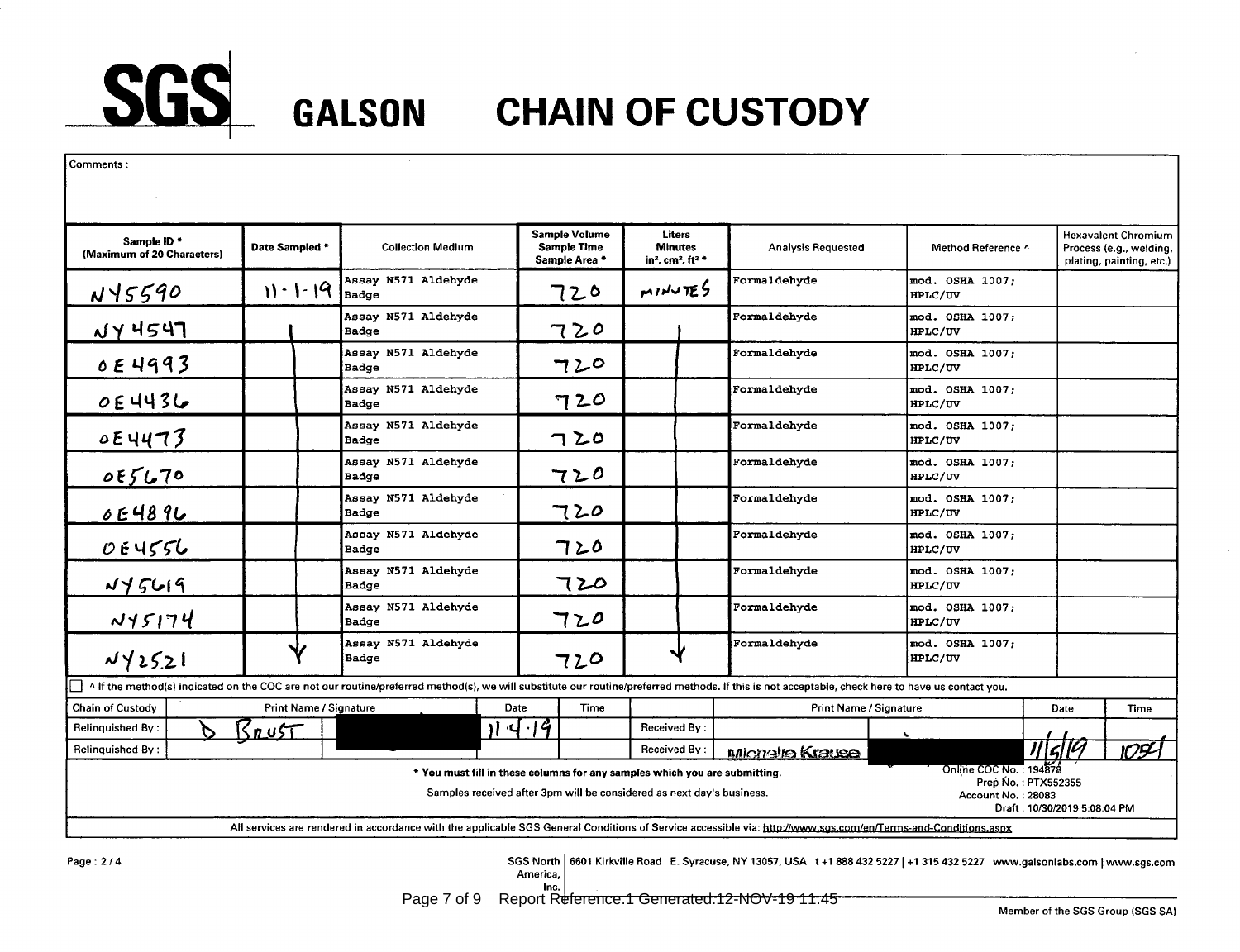

| <b>Sample Volume</b><br>Liters<br>Sample ID *<br>Date Sampled *<br><b>Collection Medium</b><br><b>Sample Time</b><br><b>Minutes</b><br><b>Analysis Requested</b><br>Method Reference ^<br>(Maximum of 20 Characters)<br>Sample Area *<br>in <sup>2</sup> , cm <sup>2</sup> , ft <sup>2</sup> *<br>Assay N571 Aldehyde<br>Formaldehyde<br>mod. OSHA 1007;<br>$N - 1 - 19$<br><b>MINUTES</b><br>つとひ<br><u>NY 2322</u><br>Badge<br>HPLC/UV<br>Assay N571 Aldehyde<br>Formaldehyde<br>mod. OSHA 1007;<br>$N \sqrt{5610}$<br>720<br>Badge<br><b>HPLC/UV</b><br>Assay N571 Aldehyde<br>Formaldehyde<br>mod. OSHA 1007;<br>112566<br>720<br>HPLC/UV<br>Badge<br>Assay N571 Aldehyde<br>Formaldehyde<br>mod. OSHA 1007;<br>N Y 2539<br>720<br>HPLC/UV<br>Badge<br>Assay N571 Aldehyde<br>Formaldehyde<br>mod. OSHA 1007;<br>$N95459$<br>720<br>HPLC/UV<br>Badge<br>Assay N571 Aldehyde<br>Formaldehyde<br>mod. OSHA 1007;<br>J45504<br>720<br><b>Badge</b><br>HPLC/UV<br>Assay N571 Aldehyde<br>Formaldehyde<br>mod. OSHA 1007;<br>442778<br>て20<br>HPLC/UV<br>Badge<br>Assay N571 Aldehyde<br>mod. OSHA 1007;<br>Formaldehyde<br>720<br>0 C 3 I 6 1<br>HPLC/UV<br>Badge<br>Assay N571 Aldehyde<br>mod. OSHA 1007;<br>Formaldehyde<br>720<br>0000257<br>HPLC/UV<br><b>Badge</b><br>Assay N571 Aldehyde<br>mod. OSHA 1007;<br>Formaldehyde | <b>Hexavalent Chromium</b><br>Process (e.g., welding,<br>plating, painting, etc.) |  |  |  |  |  |  |  |
|-----------------------------------------------------------------------------------------------------------------------------------------------------------------------------------------------------------------------------------------------------------------------------------------------------------------------------------------------------------------------------------------------------------------------------------------------------------------------------------------------------------------------------------------------------------------------------------------------------------------------------------------------------------------------------------------------------------------------------------------------------------------------------------------------------------------------------------------------------------------------------------------------------------------------------------------------------------------------------------------------------------------------------------------------------------------------------------------------------------------------------------------------------------------------------------------------------------------------------------------------------------------------------------------------------------------------------------|-----------------------------------------------------------------------------------|--|--|--|--|--|--|--|
| $\vert x \vert$                                                                                                                                                                                                                                                                                                                                                                                                                                                                                                                                                                                                                                                                                                                                                                                                                                                                                                                                                                                                                                                                                                                                                                                                                                                                                                                   |                                                                                   |  |  |  |  |  |  |  |
|                                                                                                                                                                                                                                                                                                                                                                                                                                                                                                                                                                                                                                                                                                                                                                                                                                                                                                                                                                                                                                                                                                                                                                                                                                                                                                                                   |                                                                                   |  |  |  |  |  |  |  |
|                                                                                                                                                                                                                                                                                                                                                                                                                                                                                                                                                                                                                                                                                                                                                                                                                                                                                                                                                                                                                                                                                                                                                                                                                                                                                                                                   |                                                                                   |  |  |  |  |  |  |  |
|                                                                                                                                                                                                                                                                                                                                                                                                                                                                                                                                                                                                                                                                                                                                                                                                                                                                                                                                                                                                                                                                                                                                                                                                                                                                                                                                   |                                                                                   |  |  |  |  |  |  |  |
|                                                                                                                                                                                                                                                                                                                                                                                                                                                                                                                                                                                                                                                                                                                                                                                                                                                                                                                                                                                                                                                                                                                                                                                                                                                                                                                                   |                                                                                   |  |  |  |  |  |  |  |
| $\star$                                                                                                                                                                                                                                                                                                                                                                                                                                                                                                                                                                                                                                                                                                                                                                                                                                                                                                                                                                                                                                                                                                                                                                                                                                                                                                                           |                                                                                   |  |  |  |  |  |  |  |
|                                                                                                                                                                                                                                                                                                                                                                                                                                                                                                                                                                                                                                                                                                                                                                                                                                                                                                                                                                                                                                                                                                                                                                                                                                                                                                                                   |                                                                                   |  |  |  |  |  |  |  |
|                                                                                                                                                                                                                                                                                                                                                                                                                                                                                                                                                                                                                                                                                                                                                                                                                                                                                                                                                                                                                                                                                                                                                                                                                                                                                                                                   |                                                                                   |  |  |  |  |  |  |  |
|                                                                                                                                                                                                                                                                                                                                                                                                                                                                                                                                                                                                                                                                                                                                                                                                                                                                                                                                                                                                                                                                                                                                                                                                                                                                                                                                   |                                                                                   |  |  |  |  |  |  |  |
|                                                                                                                                                                                                                                                                                                                                                                                                                                                                                                                                                                                                                                                                                                                                                                                                                                                                                                                                                                                                                                                                                                                                                                                                                                                                                                                                   |                                                                                   |  |  |  |  |  |  |  |
| 003376<br>720<br><b>HPLC/UV</b><br><b>Badge</b>                                                                                                                                                                                                                                                                                                                                                                                                                                                                                                                                                                                                                                                                                                                                                                                                                                                                                                                                                                                                                                                                                                                                                                                                                                                                                   |                                                                                   |  |  |  |  |  |  |  |
| Assay N571 Aldehyde<br>mod. OSHA 1007;<br>Formaldehyde<br>45848<br>720<br>HPLC/UV<br><b>Badge</b>                                                                                                                                                                                                                                                                                                                                                                                                                                                                                                                                                                                                                                                                                                                                                                                                                                                                                                                                                                                                                                                                                                                                                                                                                                 |                                                                                   |  |  |  |  |  |  |  |
| A If the method(s) indicated on the COC are not our routine/preferred method(s), we will substitute our routine/preferred methods. If this is not acceptable, check here to have us contact you.                                                                                                                                                                                                                                                                                                                                                                                                                                                                                                                                                                                                                                                                                                                                                                                                                                                                                                                                                                                                                                                                                                                                  |                                                                                   |  |  |  |  |  |  |  |
| Print Name / Signature<br><b>Chain of Custody</b><br>Time<br>Print Name / Signature<br>Date<br>Date                                                                                                                                                                                                                                                                                                                                                                                                                                                                                                                                                                                                                                                                                                                                                                                                                                                                                                                                                                                                                                                                                                                                                                                                                               | Time                                                                              |  |  |  |  |  |  |  |
| <u>BRUST</u><br>$\mathbb{N}\cdot$ Y $\cdot$ I $\mathcal T$<br><b>Relinquished By:</b><br>Received By:<br>$\mathcal{D}$                                                                                                                                                                                                                                                                                                                                                                                                                                                                                                                                                                                                                                                                                                                                                                                                                                                                                                                                                                                                                                                                                                                                                                                                            |                                                                                   |  |  |  |  |  |  |  |
| 15F<br>MICHELED <b>KIGLISO</b><br>Received By:<br><b>Relinquished By:</b>                                                                                                                                                                                                                                                                                                                                                                                                                                                                                                                                                                                                                                                                                                                                                                                                                                                                                                                                                                                                                                                                                                                                                                                                                                                         | TD54                                                                              |  |  |  |  |  |  |  |
| Online COC No.: 194878<br>* You must fill in these columns for any samples which you are submitting.<br>Prep No.: PTX552355<br>Samples received after 3pm will be considered as next day's business.<br><b>Account No.: 28083</b><br>Draft: 10/30/2019 5:08:04 PM                                                                                                                                                                                                                                                                                                                                                                                                                                                                                                                                                                                                                                                                                                                                                                                                                                                                                                                                                                                                                                                                 |                                                                                   |  |  |  |  |  |  |  |
| All services are rendered in accordance with the applicable SGS General Conditions of Service accessible via: http://www.sqs.com/en/Terms-and-Conditions.aspx                                                                                                                                                                                                                                                                                                                                                                                                                                                                                                                                                                                                                                                                                                                                                                                                                                                                                                                                                                                                                                                                                                                                                                     |                                                                                   |  |  |  |  |  |  |  |

Page:  $3/4$ 

SGS North | 6601 Kirkville Road E. Syracuse, NY 13057, USA t+1 888 432 5227 | +1 315 432 5227 www.galsonlabs.com | www.sgs.com<br>America, |

$$
\mathsf{inc}^{\mathsf{line}}_{\mathsf{inc.}}\}
$$

Page 8 of 9 Report Reference: 1 Generated: 12-NOV-19 11:45